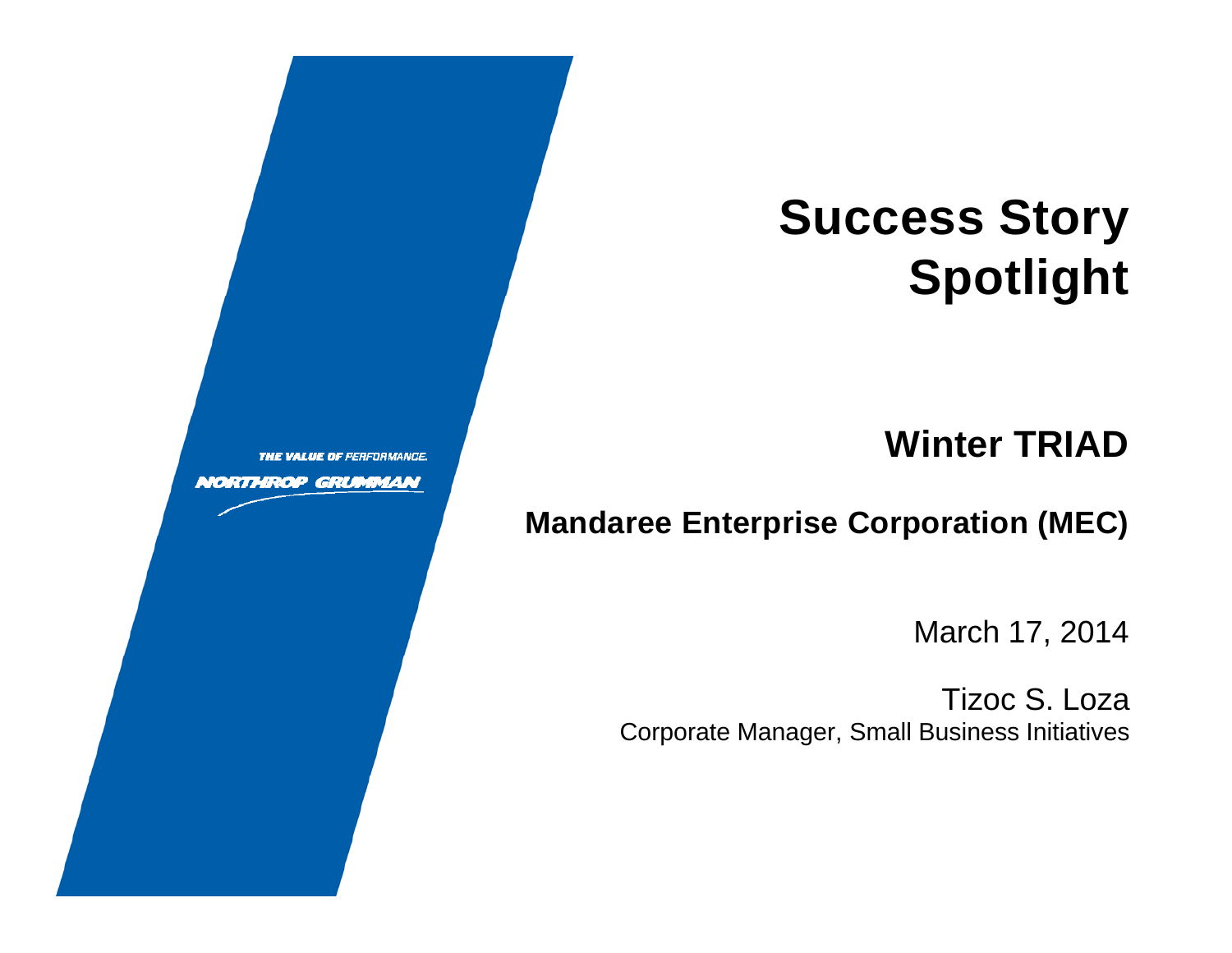Mandaree Enterprise Corporation (MEC) Profile



- MEC was founded in 1990
- $\bullet$  100% Tribally-owned/chartered business
	- Three Affiliated Tribes (TAT) Mandan, Hidatsa and Arickara Nations
	- Federally Recognized
- Headquarters located in New Town, ND
	- Fort Berthold Indian Reservation
- Capabilities
	- Electronic Manufacturing
	- Cable & Wire Harnesses
	- Panel Assemblies
	- Power Supplies
- MEC began with 5 Full Time Employees (FTE)
	- FTE high of 250, currently at 428
	- With additional FTE's working through joint ventures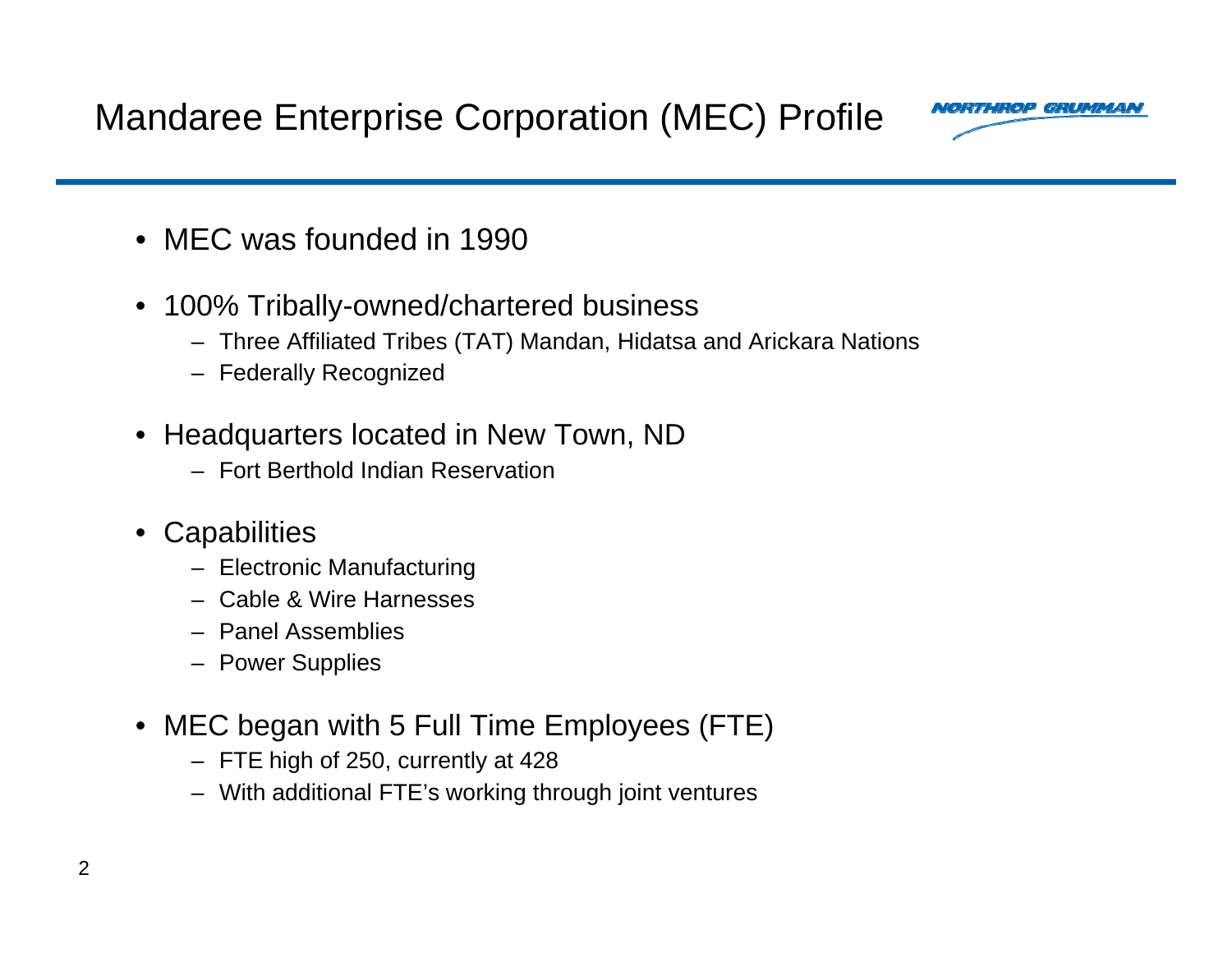

- MEC was established in 1990, to create employment for Fort Berthold Indian Reservation members
- Northrop Grumman was seeking to establish a relationship with a Native American Tribal Organization near our New Town facility
- $\bullet\,$  Mandaree Enterprises was a job shop manufacture firm to neighboring  $\,$ towns
	- Mandaree had little experience in the Federal market place
	- Mandaree had a mechanism where it could more effectively build and grow its own infrastructure
	- In the beginning Mandaree had challenges establishing a solid management core team interested in building a high-tech business in the rural state of North Dakota and on an Indian Reservation
- In 1989-90 with Northrop Grumman's assistance, MEC entered into it's first DoD Mentor-Protégé Credit Agreement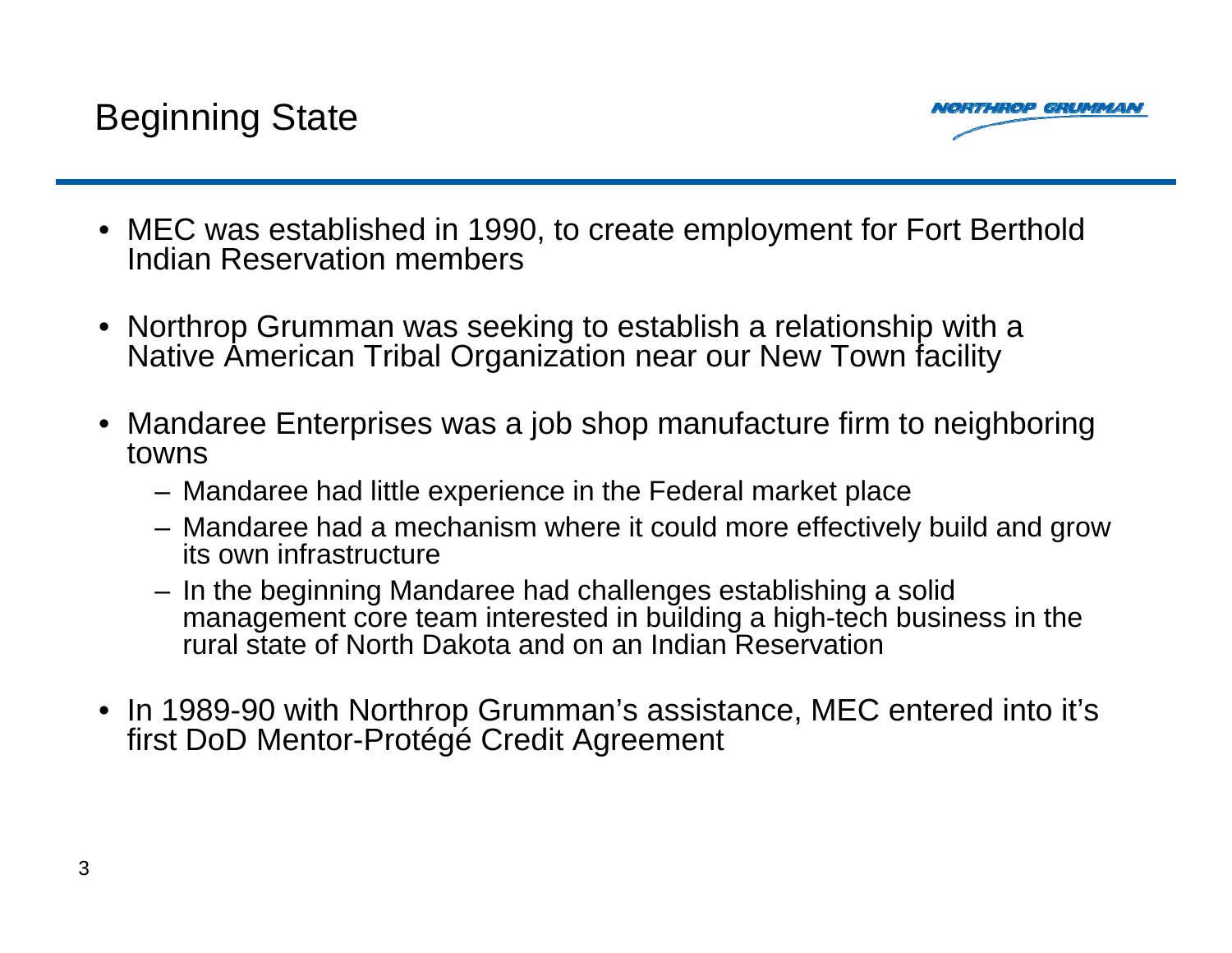

- From a single stand alone company, MEC was able to create a foundation and stepping stone for present day Mandaree Enterprises, a tribally owned organization. MEC's current growth:
- Northrop Grumman awarded a subcontract for C-17 Electrical Standards Kitting
	- This enabled Northrop Grumman to transfer a significant manufacturing and procurement capability to MEC
	- Because of the manufacturing and inventory requirements of this new capability Mandaree upgraded their MRP system
- MEC became a preferred manufacture for cables and harnesses on NG's Global Hawk and un-manned platforms
- B2 Bomber, Jstars, FA/18, Mass-Mounted Site, C-17, AWAC
	- Power supplies, panel assemblies, antenna assemblies, printed circuit boards, connector/relay switches, cables and wire harnesses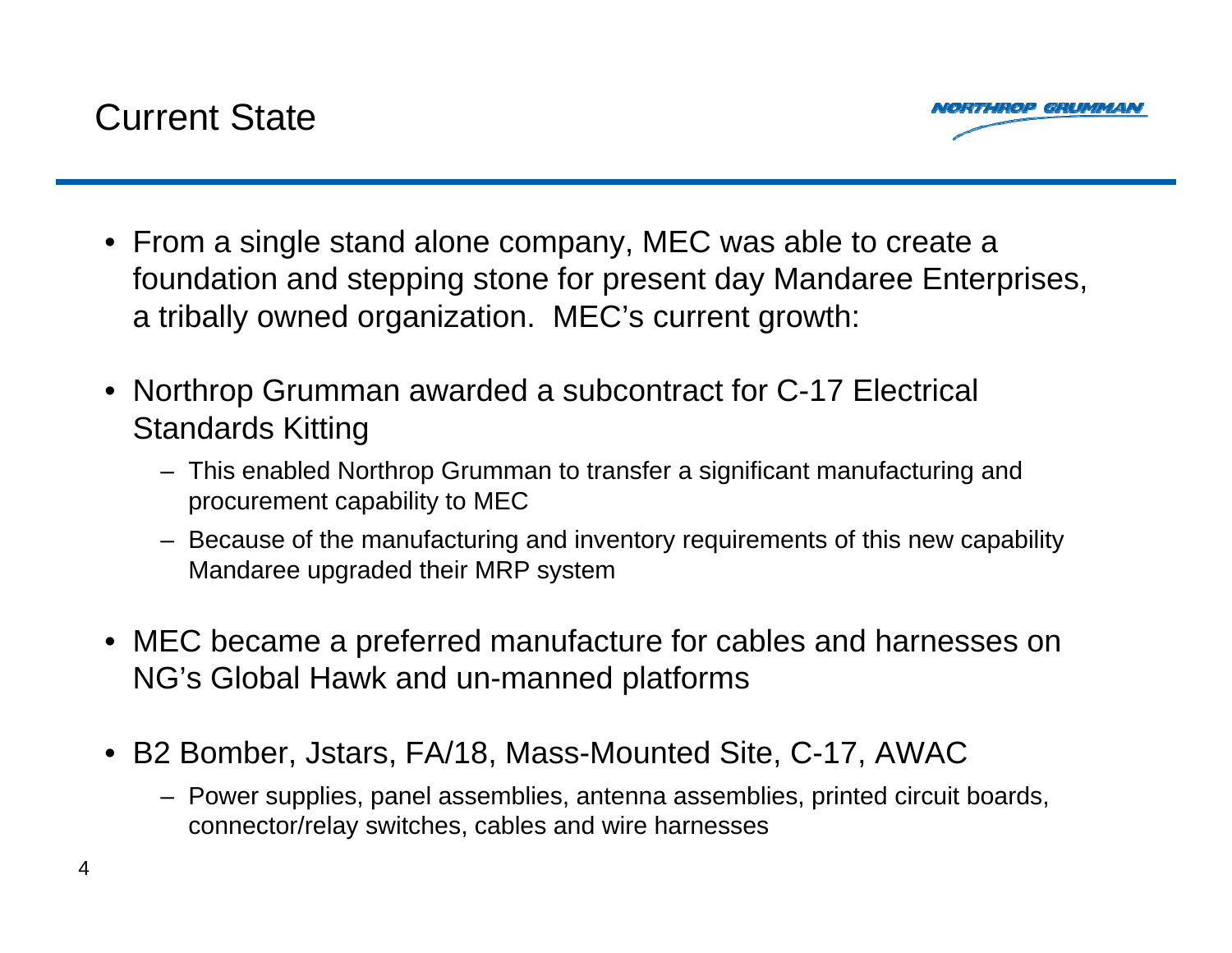#### Current State



- Annual revenue in excess of \$30m, has been as high as \$40m
	- Grew 7 of 10 new 100% tribally-owned companies
	- Enterprise wide employment exceeds 150
	- Maintains offices in 7 states, and performs in several commercial markets
	- Currently holds contracts with 12 separate federal departments/agencies
	- Features a diversified offering of services (Staffing, Wire and Harnesses… )
	- Continuing efforts to strengthen it's infrastructure and technology base
	- Investing in innovative products/services for future growth
- Nunn-Perry award Recipient
	- DoD Credit Mentor-Protégé Agreement 1999
	- DoD Air Force Reimbursement Mentor-Protégé Agreement 2000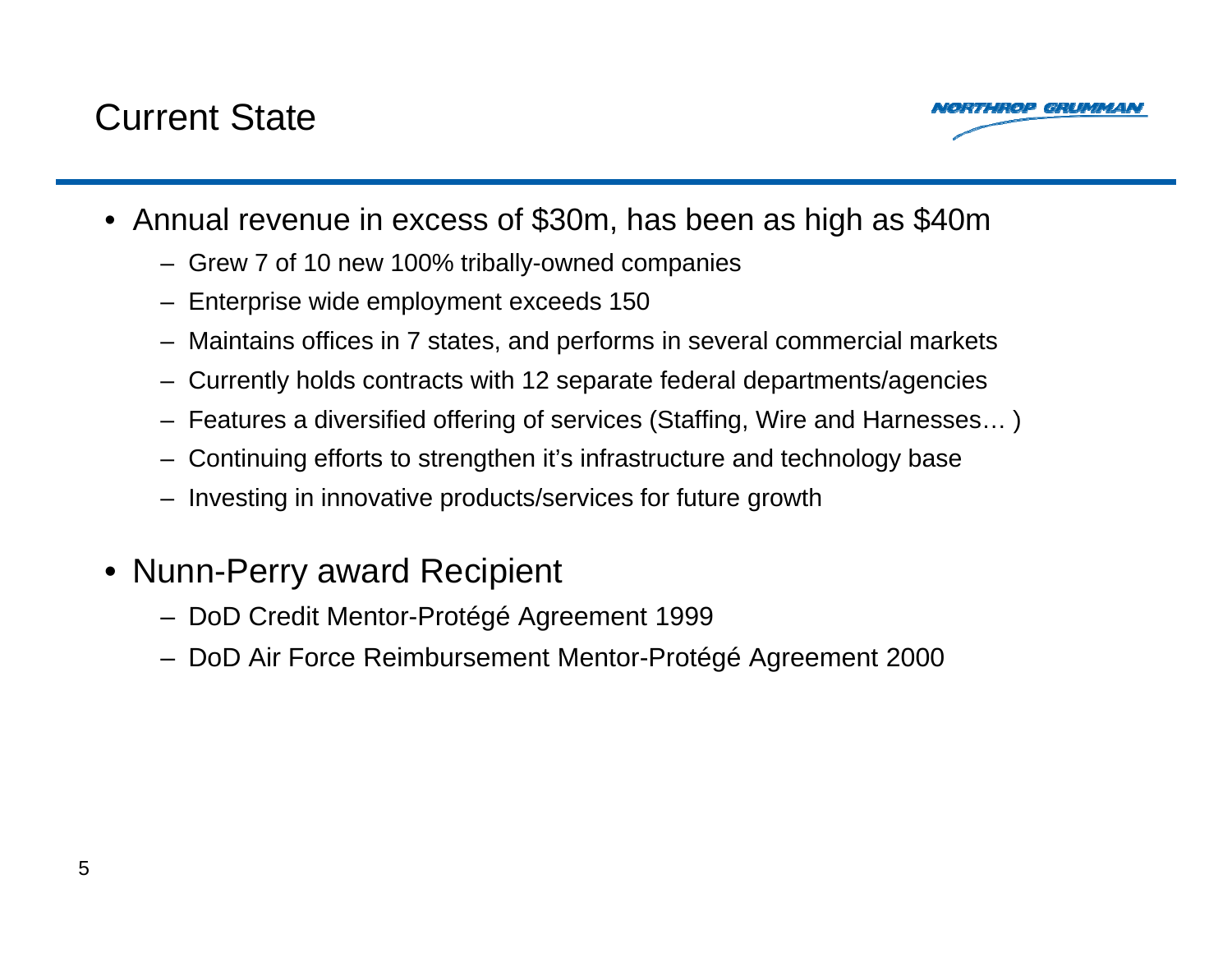

- Northrop Grumman continues to maintaining it's partnership with MEC as a preferred supplier.
- MEC continues to leverage it's Mentor-Protégé Technology Transfer into other programs within NG and Government Agencies
- Northrop Grumman continues to advice MEC in new opportunities and provides meeting and introductions into new programs
- Benefits
	- As a Federally Recognized Tribal Organization prime are able to submit claims under the Indian Incentive Program of 5%
	- MEC is a Small Disadvantage Business and HubZone Small Business
	- MEC is able to perform both as a Prime or Subcontractor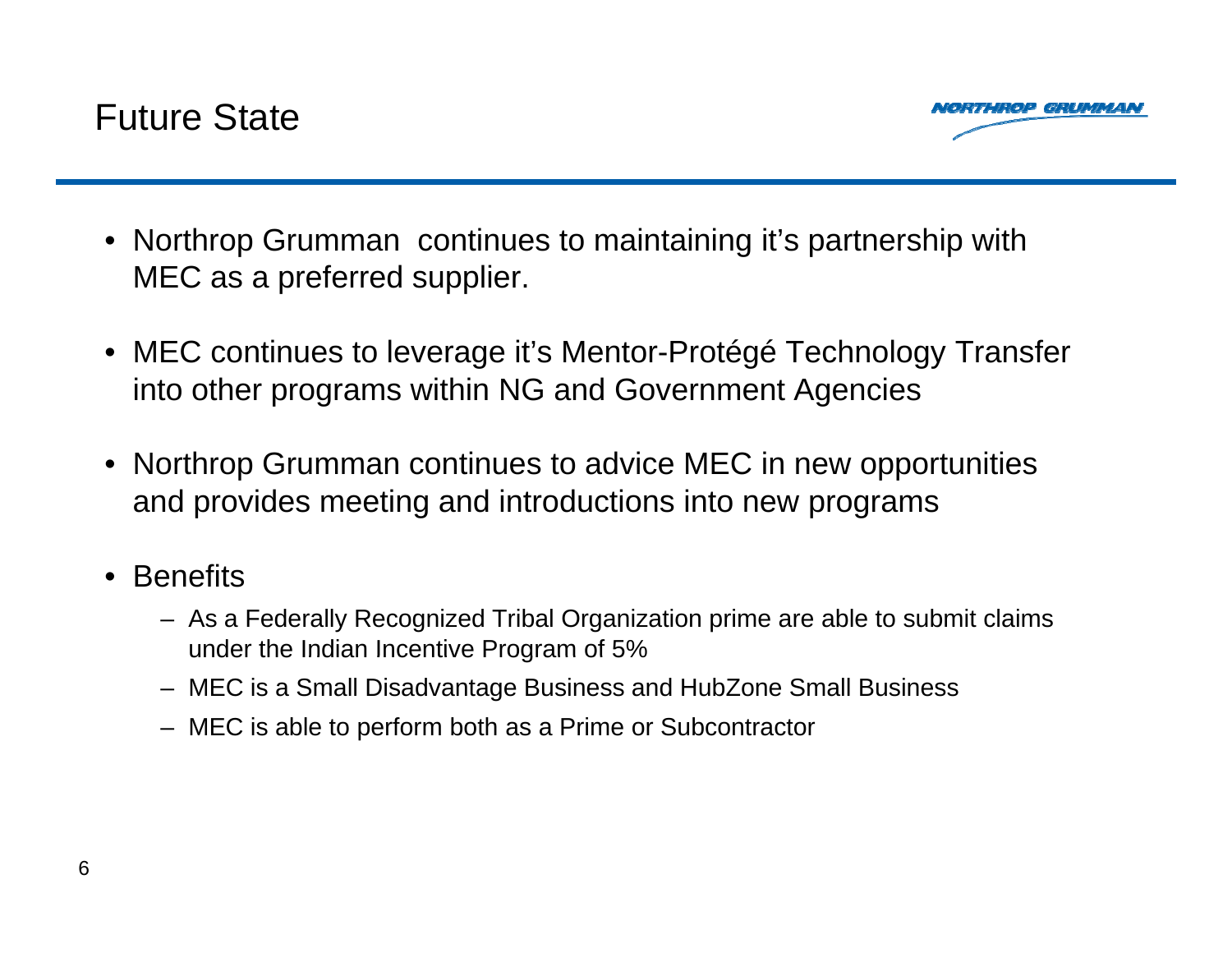### Projects Support



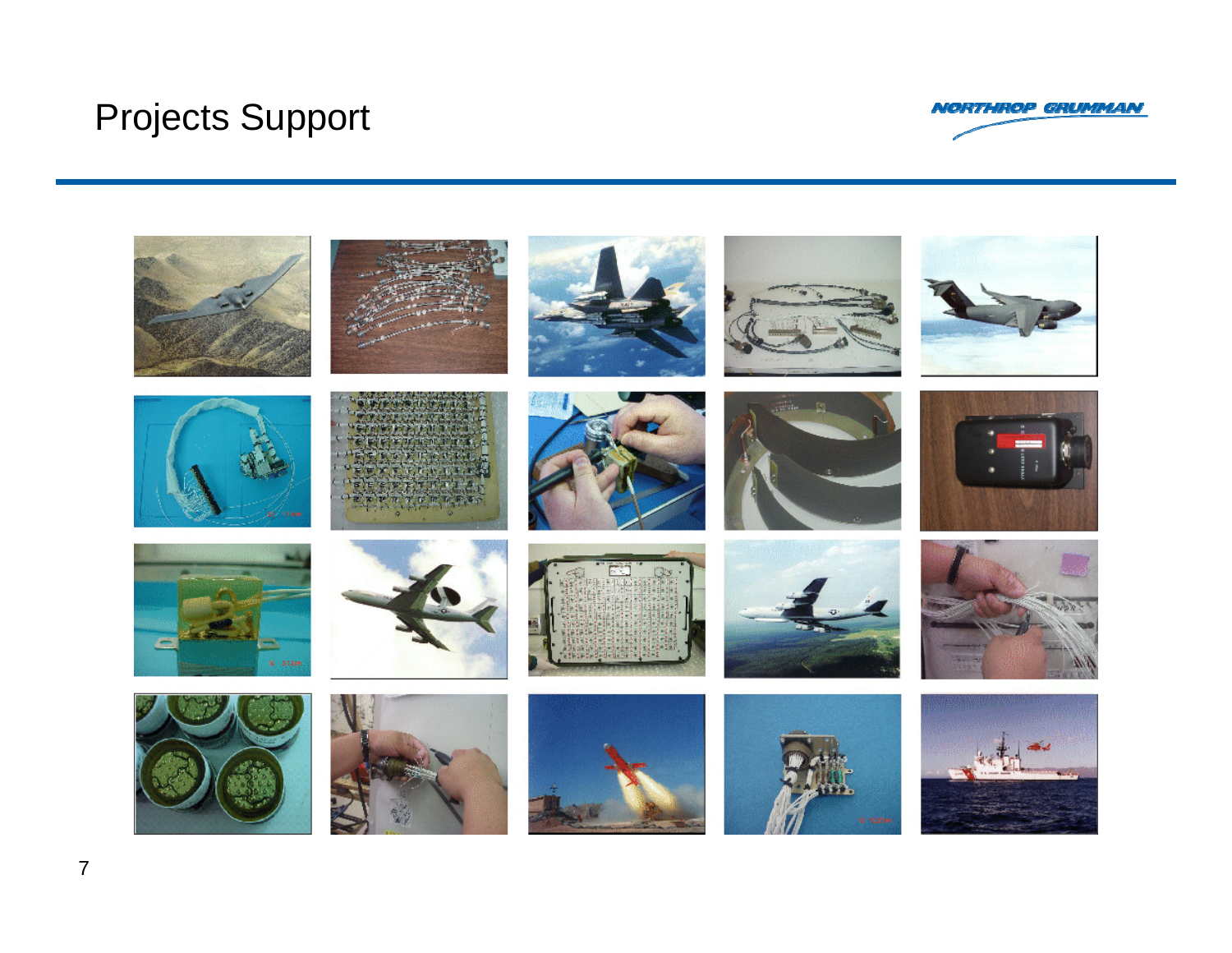

## Mandaree Enterprise Corporation (MEC) Clarence O'Berry, President/CEO 312 Main Street, PO Box 1030 New Town, ND 58763

Phone: (701) 627-3042, Ext 14

Email: clarence.oberry@mandaree.com

Website: www.mellc.co